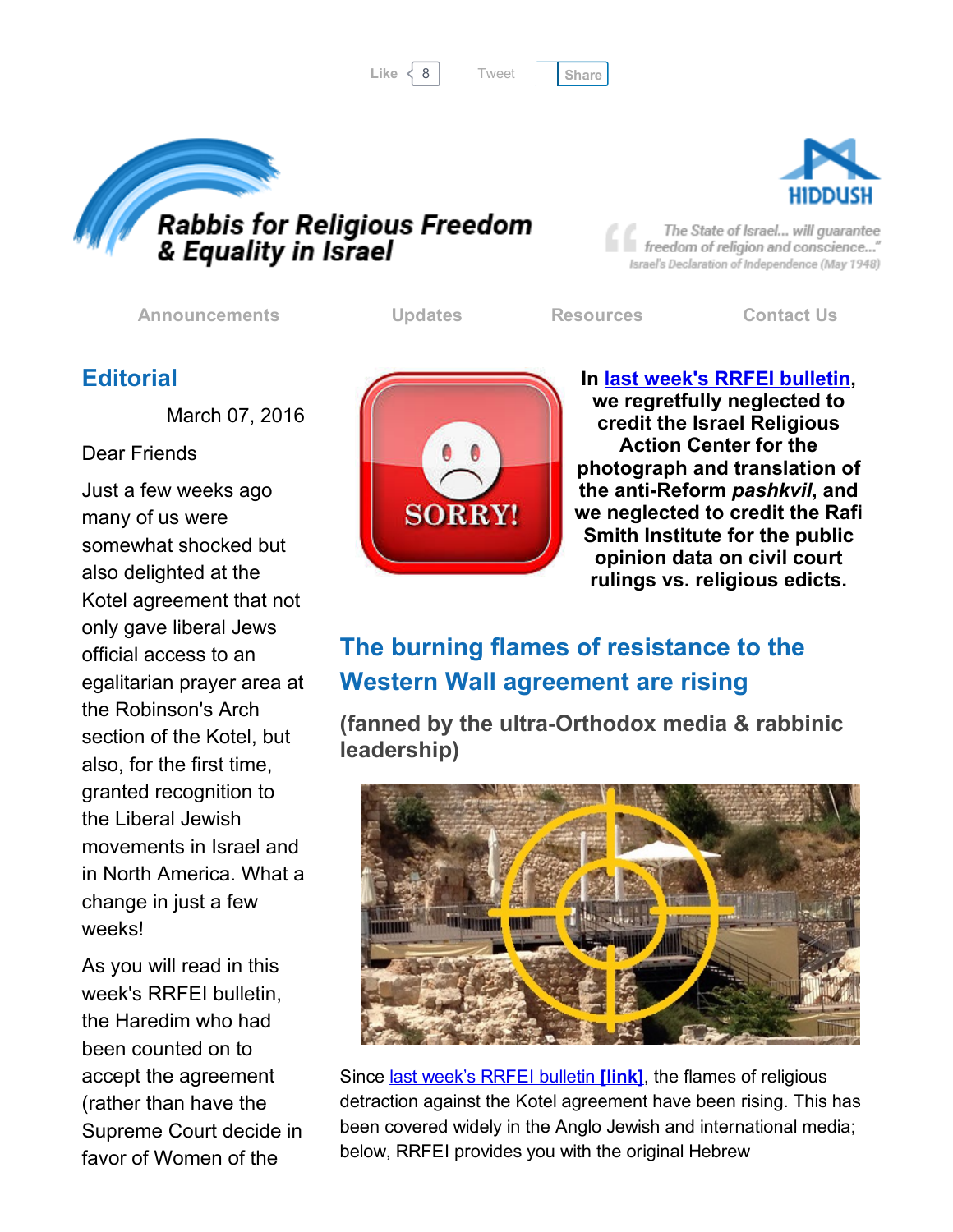Wall) have instead used coalition politics to demand that the Government change the agreement to withhold recognition of Liberal Judaism in Israel.

As you will read in Uri Regev's analysis on the right and Anshel Pfeffer's [insightful](http://cts.vresp.com/c/?FreedomofReligionfor/5ca1b975b4/325ceb4427/c0f0679c1e) piece **[link]**, the forces of extremism are gearing up and may well win again, blocking the agreement. The question may become: how will we, who choose a democratic Jewish state that fulfills the vision of Israel's founders, react if the Government reverses its promises and maintains the ultra-Orthodox monopoly on official Jewish life in Israel?

Please consider, after reading the prognoses, replying with your analysis and suggestions to [organizers@rrfei.org](mailto:organizers@rrfei.org) or comment in our [Facebook](http://cts.vresp.com/c/?FreedomofReligionfor/5ca1b975b4/325ceb4427/7fa0810b0b) group, Rabbis for Religious Freedom and Equality in Israel [link]

Kol tuv,

**Mark** 

[pronouncements](http://cts.vresp.com/c/?FreedomofReligionfor/5ca1b975b4/325ceb4427/cf88eb36c6) of: the Chief Rabbinate, the Ashkenazi Council of [Great] Torah Sages [link], the [Sephardic](http://cts.vresp.com/c/?FreedomofReligionfor/5ca1b975b4/325ceb4427/e6ba1a8fd6) Council of [Wise] Torah Sages [link], Rabbi [Shlomo](http://cts.vresp.com/c/?FreedomofReligionfor/5ca1b975b4/325ceb4427/89b58693be) Amar [link] (current Sephardic Chief Rabbi of Jerusalem), Rabbi Shmuel [Auerbach](http://cts.vresp.com/c/?FreedomofReligionfor/5ca1b975b4/325ceb4427/38aeef4b10) [link] (a leading Ashkenazi Lithuanian posek), and Rabbi Eliyahu Bakshi-Doron **[link]** (former Sephardi Chief Rabbi of Israel).

There is no doubt that both Shas' and UTJ's key political leaders were involved in the Kotel agreement process and gave it their (quiet) nods, even as it was stipulated that they would vote against it (knowing that their nays would be in the minority). They did not anticipate the extent to which the ultra-Orthodox media would drum up resistance and anger, nor that some key rabbinic leaders (particularly those with an axe to grind against the ultra-Orthodox political powers that be) would be stoking these flames.

For instance, In the case of the Sephardic ultra-Orthodox, while the Council of [Wise] Torah Sages continues to back Minister Rabbi Aryeh Deri, their anti-Reform rhetoric is quite vitriolic. In the case of the Ashkenazi ultra-Orthodox, Rabbi Auerbach has been consistently opposed to the leading forces of Ashkenazi Haredi Judaism on IDF draft issues. In both cases, discontented rabbinic elements are riding the issues of the Western Wall and the Supreme Court's ruling on mikva'ot under the guise of religious purism.

As we read these sources, let's note the following:

- The ugliness of the rhetoric;
- Both the Kotel agreement and the Supreme Court ruling on the mikva'ot have been assailed – so the operative byproduct is both anti-Reform, as well as anti-civil judiciary and the rule of law;
- The Zionist Orthodox Jewish Home party has once again emerged as a religious smorgasbord, with its party chairperson continuing to back the Kotel agreement, which is essentially an expansion of his own initiative three years ago when he was Minister of Diaspora Affairs. On the other hand, the party's stauncher religious and political right, represented by Minister Uri Ariel and MK [Smotrich](http://cts.vresp.com/c/?FreedomofReligionfor/5ca1b975b4/325ceb4427/b9d642ec05) [link] are expressing a more aggressive and rigid stance, challenging the agreement and, implicitly, Bennett's leadership;
- All in all, one cannot begin to understand this chaos without understanding the subtext, which goes beyond the Kotel, into personal, political and ideological rivalries. The makers of this deal had hoped it would fly under the radar, but these internal interests and the intense media attention caused by the confluence of events, including the CCAR conference in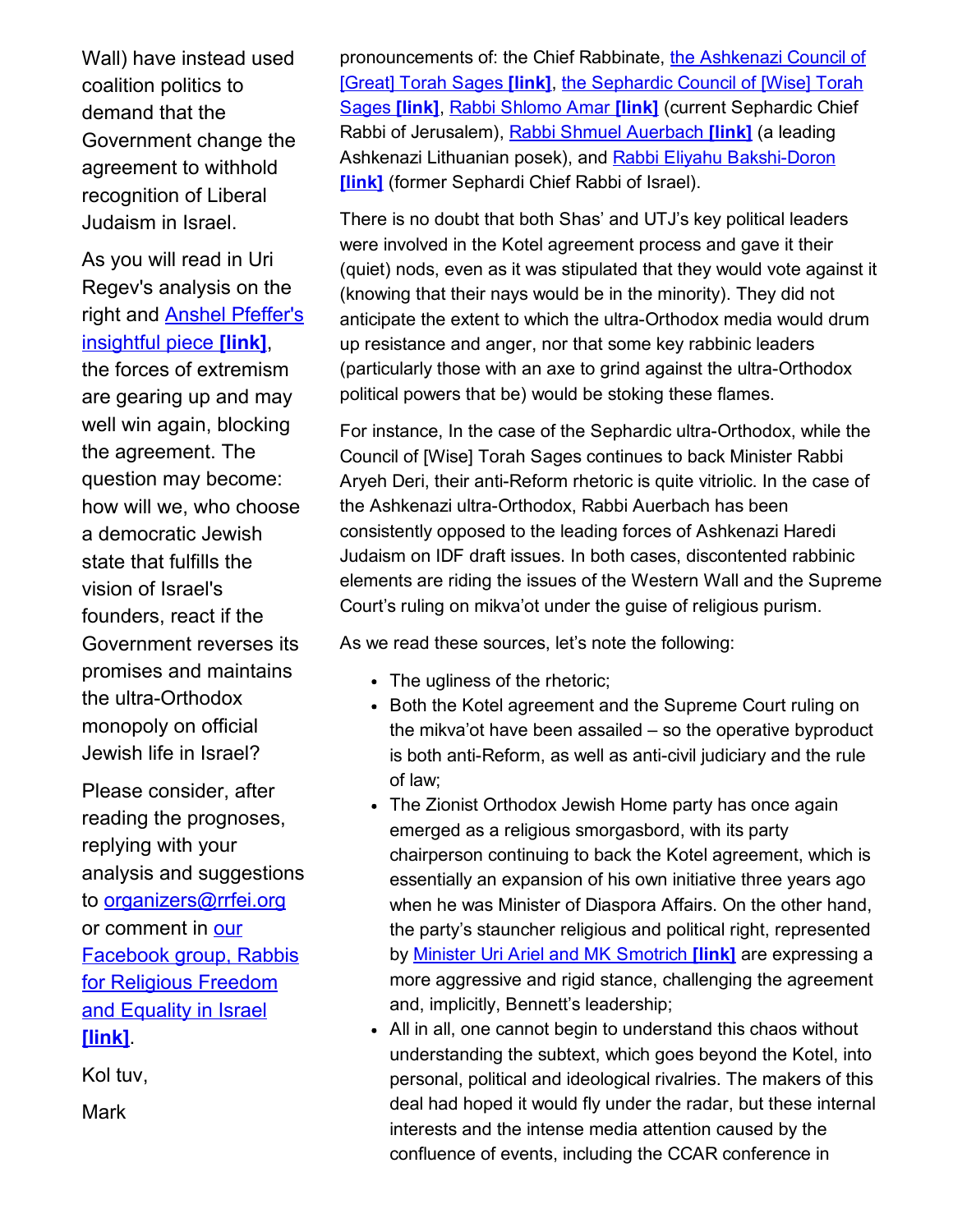- 2016 [Supreme](http://cts.vresp.com/c/?FreedomofReligionfor/5ca1b975b4/325ceb4427/efe3ec26b8) Court ruling on mikva'ot
- Western Wall [compromise](http://cts.vresp.com/c/?FreedomofReligionfor/5ca1b975b4/325ceb4427/a630a77e51) agreement
- Chief Rabbi Lau attacks Bennett over [pluralism](http://cts.vresp.com/c/?FreedomofReligionfor/5ca1b975b4/325ceb4427/44430fae1c)
- J-REC / AJC [Mission](http://cts.vresp.com/c/?FreedomofReligionfor/5ca1b975b4/325ceb4427/4f4c713293) to Israel
- Giyur [K'halacha](http://cts.vresp.com/c/?FreedomofReligionfor/5ca1b975b4/325ceb4427/88a0ac724b)
- Acts of [violence](http://cts.vresp.com/c/?FreedomofReligionfor/5ca1b975b4/325ceb4427/3395874f27)
- Kashrut [regulations](http://cts.vresp.com/c/?FreedomofReligionfor/5ca1b975b4/325ceb4427/4ef79f8422) for hotels and event halls

## Contact us

email: [organizers@rrfei.org](mailto:organizers@rrfei.org) Phone (US): 646-334-5636 Phone (Isr): 054-779-1179

### Not yet a member?

Please [register](http://cts.vresp.com/c/?FreedomofReligionfor/5ca1b975b4/325ceb4427/d1bb3685e3) here »

Israel, which presented the Kotel agreement as a major victory, elicited to these responses.

While these voices are attacking the "Reform," they have a very limited idea of what "Reform" is, and use it as a generic label to describe anybody who with whom they have religious disagreements.

Before consenting to this agreement, Rabbi Rabinovitch, the Rabbi of the Western Wall, sought guidance from leading Ashkenazi Lithuanian Rabbi Chaim Kanievsky who instructed him to turn to Rabbi Avigdor Nebenzhal. Nebenzhal instructed Rabinovitch to support the agreement so that non-Orthodox and liberal Orthodox prayer practices would have no place at the traditional Kotel plaza. However, [Nebenzhal](http://cts.vresp.com/c/?FreedomofReligionfor/5ca1b975b4/325ceb4427/5dcc35b209) *[link]* did not expect the extent of the backlash, and is now buckling under the pressure. Short of retracting his opinion, he is saving face and making a half-turn, saying that the agreement should be sabotaged by finding a "better way."

Following this, a meeting was supposed to take place yesterday, on Sunday, between PM Netanyahu, the Chief Rabbis, Minister Deri, Minister Shaked and some additional Haredi leaders. The meeting was postponed [link] after the harsh [pronouncements](http://cts.vresp.com/c/?FreedomofReligionfor/5ca1b975b4/325ceb4427/bf7e02d4b2) against the agreement were issued over the last several days, with the understanding that the Chief Rabbis would attempt to propose an alternative approach to the agreement.

Additionally, a number of elements including a rabbinic group associated with the Chief Rabbinate have hired a senior attorney [link] who has presented a legal challenge to the validity of the [agreement](http://cts.vresp.com/c/?FreedomofReligionfor/5ca1b975b4/325ceb4427/22c3dbb835) to the Attorney General. His claim is that the law requires that the Chief Rabbinate be consulted before the Minister of Religious Services institutes such regulations, according to the Law of Preserving the Holy Places of Israel.

Beyond this, in yet another classic clash of religion and state in Israel, Shas's Minister of Religious Services David Azoulay [link] has declared that he will not sign the [regulations,](http://cts.vresp.com/c/?FreedomofReligionfor/5ca1b975b4/325ceb4427/069033b045) indicating that he's not answering to the majority Government decision, but rather to the rabbis who control him. Sadly the fragile set-up of Israel's rule of law breaks when it comes to fundamentalist religious functionaries.

Everyone expected that the Ashkenazi political leadership would voice strong objections to the Kotel agreement, but not that they would seriously consider leaving the coalition over these issues. However, recent statements indicate that the ante has been raised, and they have come under greater pressure from their rabbinic masters. Therefore, they have explicitly threatened to leave the coalition if the Government does not take tangible measures that